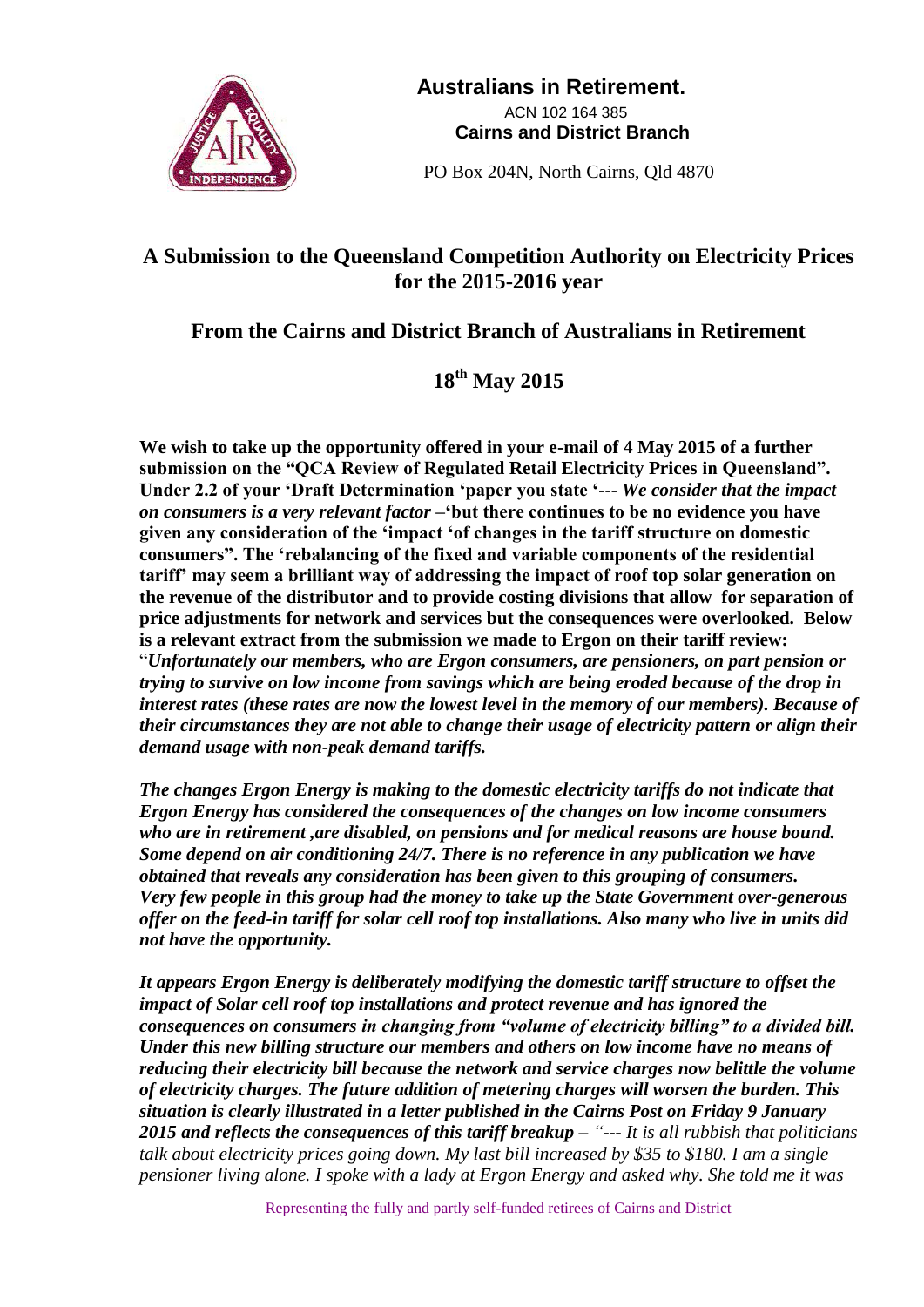*not the price of electricity", it was the increasing cost of supply. She told me I use less electricity, but the bill keeps going up because of the 'cost of supply' going up. Can you or someone ask politicians or Ergon why cost of supply? I have cold showers, do not use lights, do not use ceiling fans ----"."*

**According to your Legislative Requirement you must '***ensure that the interest of consumers are protected* **'. To protect the interest of consumers electricity must be affordable and this affordability must apply to all consumers: low income consumers, industry, farmers etc. We ask that you take steps to ensure the aged / pensioners/low income consumers can afford electricity essential to their well-being through the structure of the domestic electricity tariff. These people are not seeking nor will they accept social handouts. The critical issue from the pensioners and retirees point of view is the** *retail cost of their electricity bill. We have concern that you have not taken steps to ensure the statistics on hardships are produced and assessed as required under the code.* 

**Your publications indicate you seek to justify the continuous rises in electricity tariffs on the 'myth'' that the monies recovered are below 'actual costs of supply'. It is an acknowledged fact that Queensland electricity for a number of years had much greater levels and rates of increase in capital expenditure than other states ( except NSW) and that in QCA seeking to set the tariffs to the expenditure it is rewarding inefficiencies and ineffective management and rewarded networks for spending as much as possible.**

**. The addition of a further 5% competition incentive loading on top of the SEQ Standing offer price is 'double dipping'. The rate of return set by AER in their Preliminary Determination continues to include a significant incentive for private investment / competition in a business that is a monopoly with AAA rating. The bottom line is that there is no justification in continuing to apply this 5% loading. The assumptions you appear to have made to justify the retention of this loading defies the "principle of sufficient reasoning".**

**We can but wonder why QCA deliberately projects the benevolence of the State Government in supplying electricity to Regional Queensland at a uniform state tariff policy and identifies the associated subsidy but not the profits the government extracts from the electricity industry especially the fact that the government also enjoys the benefit of tax equivalent payments. No recognition or costing benefits exist for the fact that much of the power generation consumed by south east Queensland occurs in Regional Queensland.**

**We also note that QCA incorrectly makes reference to the AER Preliminary Determination as a 'draft'. We understand the Preliminary Determination is a binding determination not a 'draft'. We ask you to take note of the recommendations in this report especially the lowering of the WAAC and other measures that will lead to lower electricity prices. There is strong community belief that electricity prices must fall; even a small increase would be very unpopular.**

**In common with so many rushed actions of the past associated with the electricity supply in Queensland ( ex. 44cent per unit for PV generated units)we understand the Queensland Government has entered into a framework agreement with AER that allows AER to issue licences to commercial entities to issue "Solar Power Purchase Agreements" in Queensland after 1 July 2015. We predict if QCA increases tariffs in 2015 that this action will result in companies offering PV installation without the property incurring capital outlay resulting in a major down turn in the use of the 'poles and wires network' resulting in a significant drop in revenue from domestic consumers. We have found no evidence that QCA is aware of this threat to the revenue of Ergon and possibly Energex**